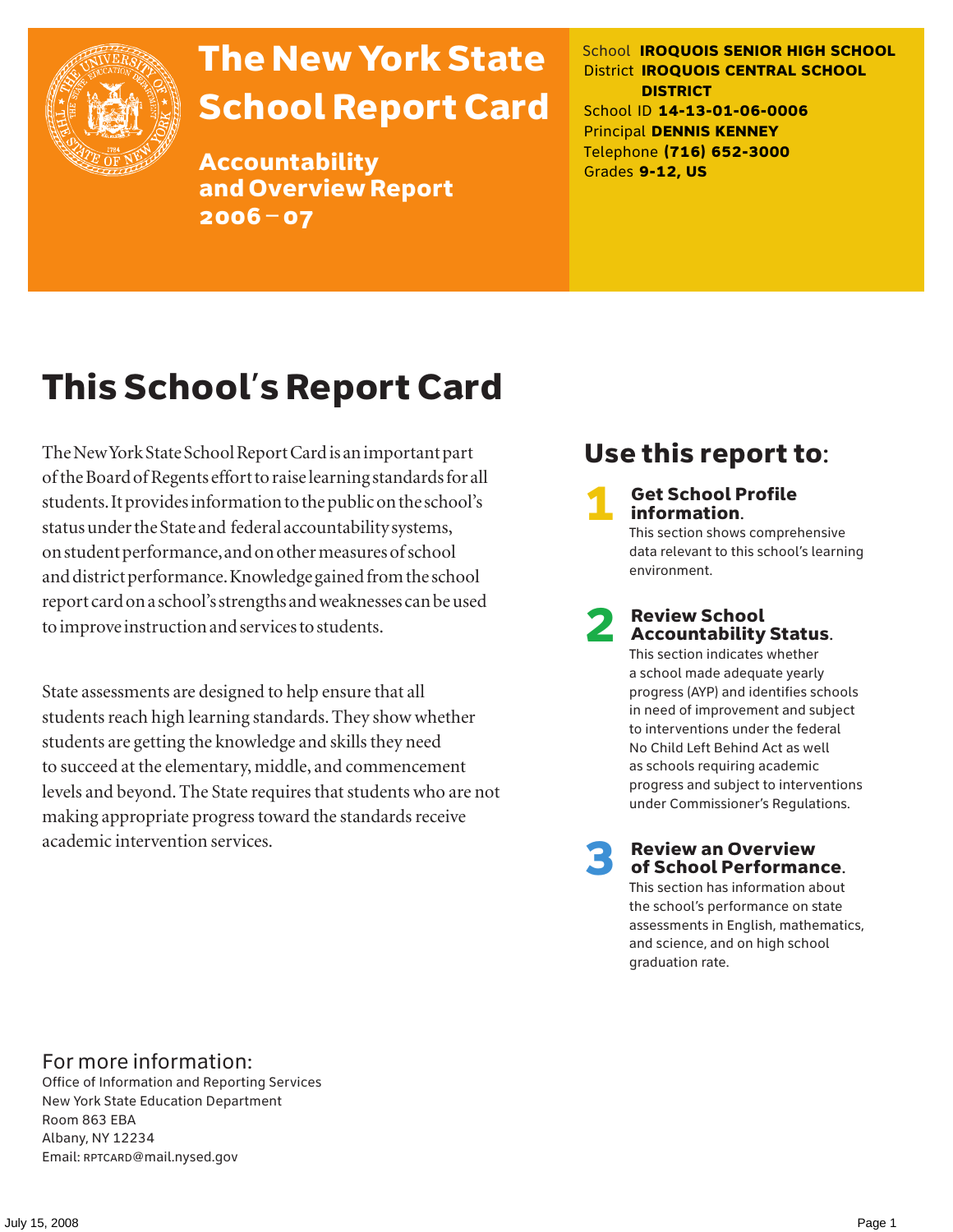School **IROQUOIS SENIOR HIGH SCHOOL** District **IROQUOIS CENTRAL SCHOOL DISTRICT** School ID **14-13-01-06-0006**

### School Profile

This section shows comprehensive data relevant to this school's learning environment, including information about enrollment, average class size, and teacher qualifications.

### Enrollment

|                            | $2004 - 05$ | $2005 - 06$ | 2006-07 |
|----------------------------|-------------|-------------|---------|
| Pre-K                      | 0           | 0           | 0       |
| Kindergarten               | 0           | $\mathbf 0$ | 0       |
| Grade 1                    | 0           | 0           | 0       |
| Grade 2                    | 0           | 0           | 0       |
| Grade 3                    | 0           | 0           | 0       |
| Grade 4                    | 0           | 0           | 0       |
| Grade 5                    | 0           | 0           | 0       |
| Grade 6                    | 0           | 0           | 0       |
| <b>Ungraded Elementary</b> | 0           | 0           | 0       |
| Grade 7                    | 0           | 0           | 0       |
| Grade 8                    | 0           | 0           | 0       |
| Grade 9                    | 286         | 241         | 276     |
| Grade 10                   | 243         | 278         | 232     |
| Grade 11                   | 236         | 255         | 283     |
| Grade 12                   | 268         | 240         | 257     |
| <b>Ungraded Secondary</b>  | 0           | 0           | 0       |
| Total K-12                 | 1033        | 1014        | 1048    |

### Enrollment Information

*Enrollment* counts are as of Basic Educational Data System (BEDS) day, which is typically the first Wednesday of October of the school year. Students who attend BOCES programs on a part-time basis are included in a school's enrollment. Students who attend BOCES on a full-time basis or who are placed full time by the district in an out-of-district placement are not included in a school's enrollment. Students classified by schools as "pre-first" are included in first grade counts.

### Average Class Size

|                       | $2004 - 05$ | $2005 - 06$ | $2006 - 07$ |
|-----------------------|-------------|-------------|-------------|
| <b>Common Branch</b>  |             |             |             |
| Grade 8               |             |             |             |
| English               |             |             |             |
| <b>Mathematics</b>    |             |             |             |
| Science               |             |             |             |
| Social Studies        |             |             |             |
| Grade 10              |             |             |             |
| English               | 22          | 24          | 26          |
| <b>Mathematics</b>    | 21          | 22          | 19          |
| Science               | 23          | 23          | 22          |
| <b>Social Studies</b> | 25          | 23          | 24          |

### Average Class Size Information

*Average Class Size* is the total registration in specified classes divided by the number of those classes with registration. *Common Branch* refers to self-contained classes in Grades 1–6.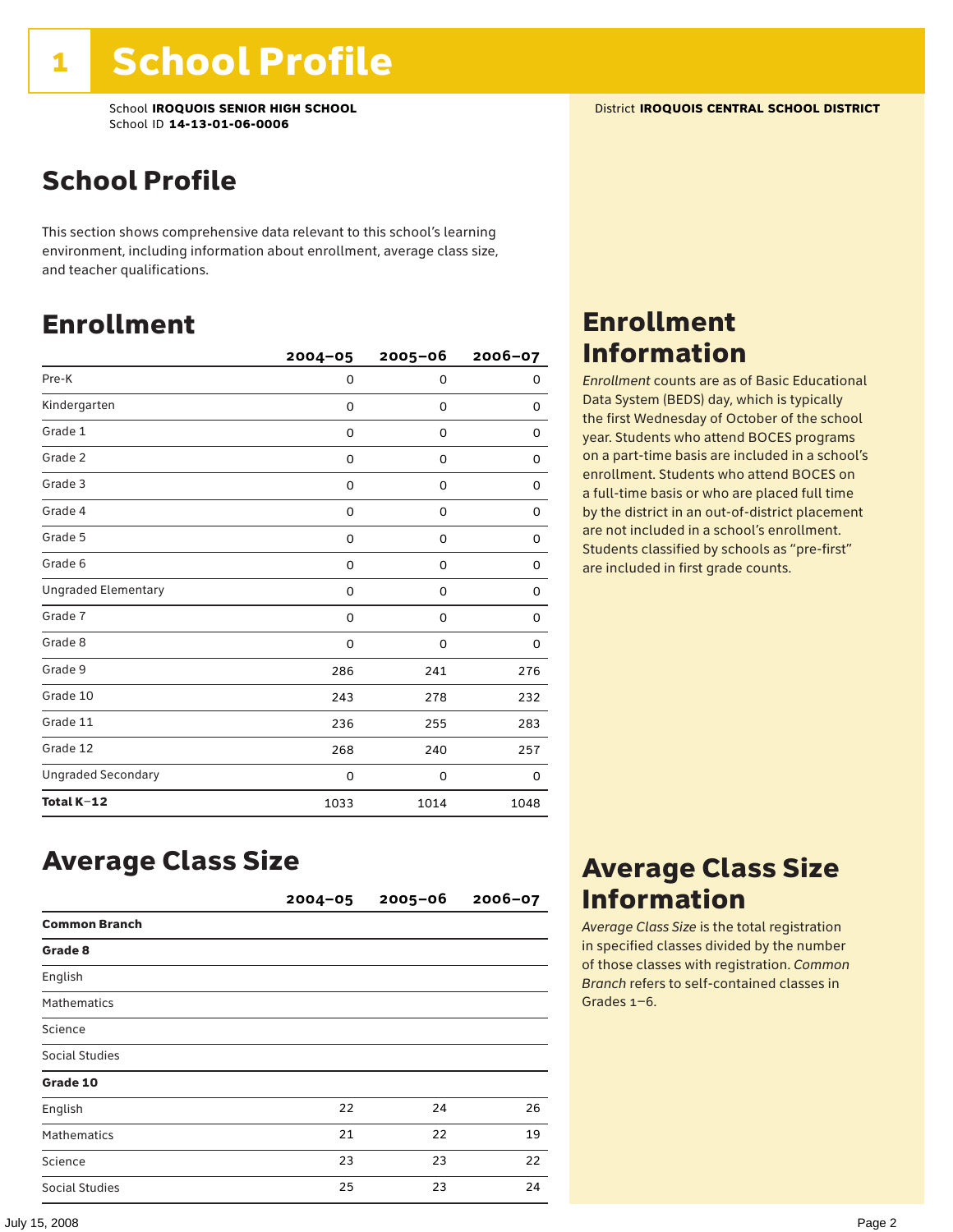School **IROQUOIS SENIOR HIGH SCHOOL** District **IROQUOIS CENTRAL SCHOOL DISTRICT** School ID **14-13-01-06-0006**

### Demographic Factors

|                                                    | $2004 - 05$  |     | 2005-06 |     | 2006-07 |     |
|----------------------------------------------------|--------------|-----|---------|-----|---------|-----|
|                                                    | #            | %   | #       | %   | #       | %   |
| Eligible for Free Lunch                            | 32           | 3%  | 45      | 4%  | 53      | 5%  |
| Reduced-Price Lunch                                | 32           | 3%  | 31      | 3%  | 50      | 5%  |
| Student Stability*                                 |              | 99% |         | 98% |         | 96% |
| Limited English Proficient                         | $\mathbf{1}$ | 0%  | 0       | 0%  | 0       | 0%  |
| <b>Racial/Ethnic Origin</b>                        |              |     |         |     |         |     |
| American Indian or Alaska Native                   | 0            | 0%  | 1       | 0%  | 1       | 0%  |
| <b>Black or African American</b>                   | 2            | 0%  | 3       | 0%  | 4       | 0%  |
| Hispanic or Latino                                 | 3            | 0%  | 5       | 0%  | 7       | 1%  |
| Asian or Native<br>Hawaiian/Other Pacific Islander | 3            | 0%  | 3       | 0%  | 4       | 0%  |
| White                                              | 1025         | 99% | 1002    | 99% | 1032    | 98% |
| Multiracial**                                      | N/A          | N/A | N/A     | N/A | 0       | 0%  |

\* Not available at the district level.

\*\* Multiracial enrollment data were not collected statewide in the 2004-05 and 2005-06 school years.

### Attendance and Suspensions

|                            |   | $2003 - 04$ |   | $2004 - 05$   | $2005 - 06$ |               |
|----------------------------|---|-------------|---|---------------|-------------|---------------|
|                            | # | %           | # | $\frac{0}{0}$ | #           | $\frac{0}{0}$ |
| Annual Attendance Rate     |   | 96%         |   | 96%           |             | 96%           |
| <b>Student Suspensions</b> |   | 0%          |   | በ%            | 29          | 3%            |

### Demographic Factors Information

*Eligible for Free Lunch* and *Reduced*-*Price Lunch* percentages are determined by dividing the number of approved lunch applicants by the Basic Educational Data System (BEDS) enrollment in full-day Kindergarten through Grade 12. *Eligible for Free Lunch* and *Limited English Proficient* counts are used to determine *Similar Schools* groupings within a *Need*/*Resource Capacity* category. *Student Stability* is the percentage of students in the highest grade in a school who were also enrolled in that school at any time during the previous school year. (For example, if School A, which serves Grades 6–8, has 100 students enrolled in Grade 8 this year, and 92 of those 100 students were also enrolled in School A last year, the stability rate for the school is 92 percent.)

### Attendance and Suspensions Information

*Annual Attendance Rate* is determined by dividing the school's total actual attendance by the total possible attendance for a school year. A school's actual attendance is the sum of the number of students in attendance on each day the school was open during the school year. Possible attendance is the sum of the number of enrolled students who should have been in attendance on each day the school was open during the school year. *Student Suspension* rate is determined by dividing the number of students who were suspended from school (not including in-school suspensions) for one full day or longer anytime during the school year by the Basic Educational Data System (BEDS) day enrollments for that school year. A student is counted only once, regardless of whether the student was suspended one or more times during the school year.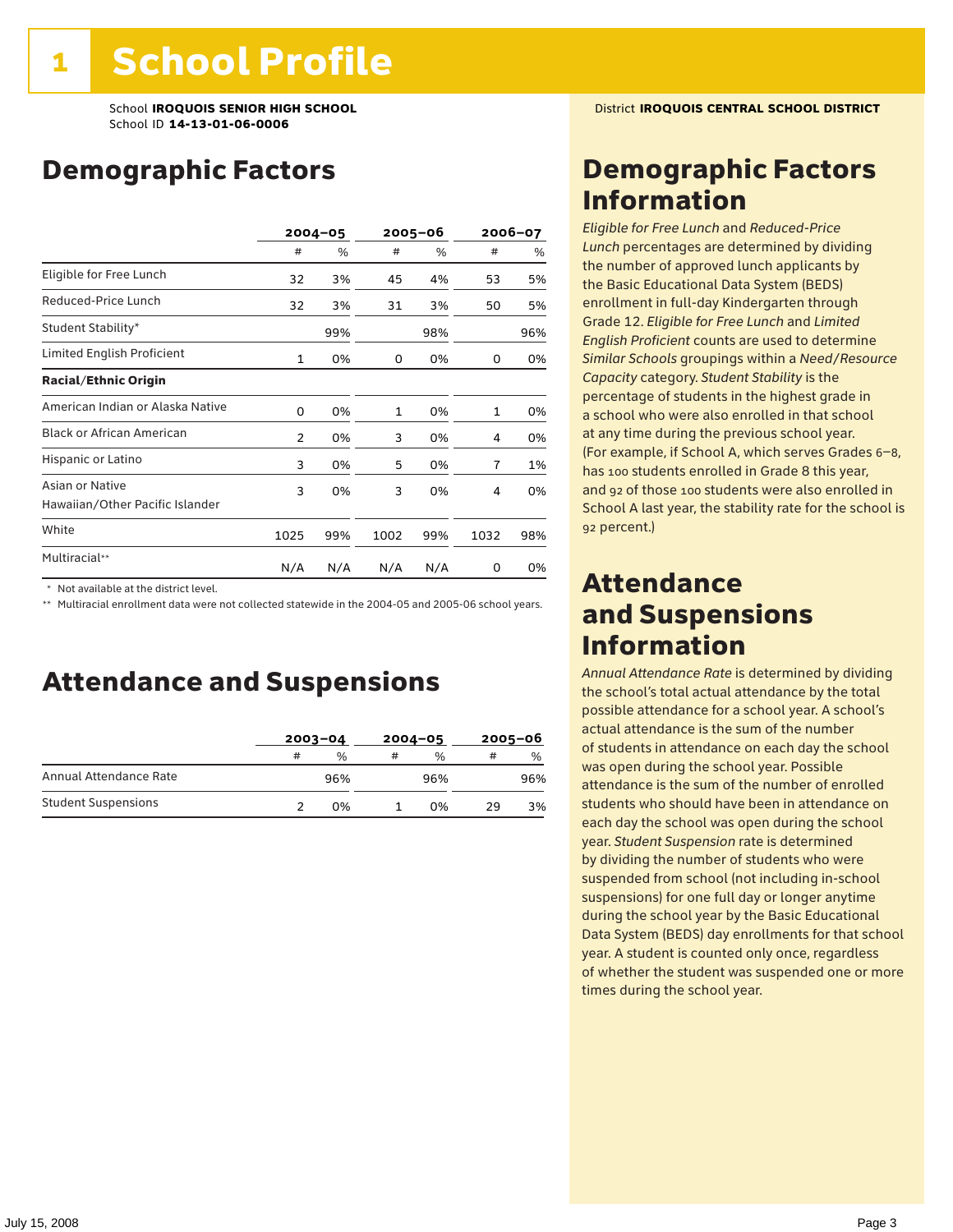### Teacher Qualifications

|                                                                 | $2004 - 05$ | 2005-06 | $2006 - 07$ |
|-----------------------------------------------------------------|-------------|---------|-------------|
| <b>Total Number of Teachers</b>                                 | 64          | 61      | 66          |
| Percent with No Valid<br><b>Teaching Certificate</b>            | 0%          | 0%      | 0%          |
| Percent Teaching Out<br>of Certification                        | 2%          | 0%      | 0%          |
| Percent with Fewer Than<br>Three Years of Experience            | 9%          | 8%      | 11%         |
| Percentage with Master's Degree<br>Plus 30 Hours or Doctorate   | 8%          | 8%      | 6%          |
| Total Number of Core Classes $^\star$                           | N/A         | 259     | 269         |
| Percent Not Taught by<br><b>Highly Qualified Teachers</b>       | N/A         | 0%      | 0%          |
| <b>Total Number of Classes</b>                                  | 294         | 289     | 316         |
| Percent Taught by Teachers Without<br>Appropriate Certification | 2%          | 0%      | 1%          |

\* Data for 2004–05 were not weighted, so are not shown.

### Teacher Turnover Rate

|                                                                       | $2003 - 04$ | $2004 - 05$ | 2005-06 |
|-----------------------------------------------------------------------|-------------|-------------|---------|
| Turnover Rate of Teachers with Fewer<br>than Five Years of Experience | 15%         | 17%         | 0%      |
| Turnover Rate of All Teachers                                         | 14%         | 9%          | 15%     |

## Staff Counts

|                                       | $2004 - 05$ | $2005 - 06$ | $2006 - 07$ |
|---------------------------------------|-------------|-------------|-------------|
| <b>Total Other Professional Staff</b> |             |             |             |
| Total Paraprofessionals*              | N/A         | N/A         | N/A         |
| <b>Assistant Principals</b>           |             |             |             |
| Principals                            |             |             |             |

\* Not available at the school level.

### Teacher Qualifications Information

The *Percent Teaching Out of Certification* is the percent doing so more than on an incidental basis; that is, the percent teaching for more than five periods per week outside certification.

*Core Classes* are primarily K-6 common branch, English, mathematics, science, social studies, art, music, and foreign languages. The number of K-6 common branch core classes is multiplied by five so that these core class counts are weighted the same as counts for middle- and secondary-level teachers who report five classes per day. To be *Highly Qualified*, a teacher must have at least a Bachelor's degree, be certified to teach in the subject area, and show subject matter competency.

### Teacher Turnover Rate Information

*Teacher Turnover Rate* for a specified school year is the number of teachers in that school year that were not teaching in the following school year divided by the number of teachers in the specified school year, expressed as a percentage.

### Staff Counts Information

*Other Professionals* includes administrators, guidance counselors, school nurses, psychologists, and other professionals who devote more than half of their time to non-teaching duties. Teachers who are shared between buildings within a district are reported on the district report only.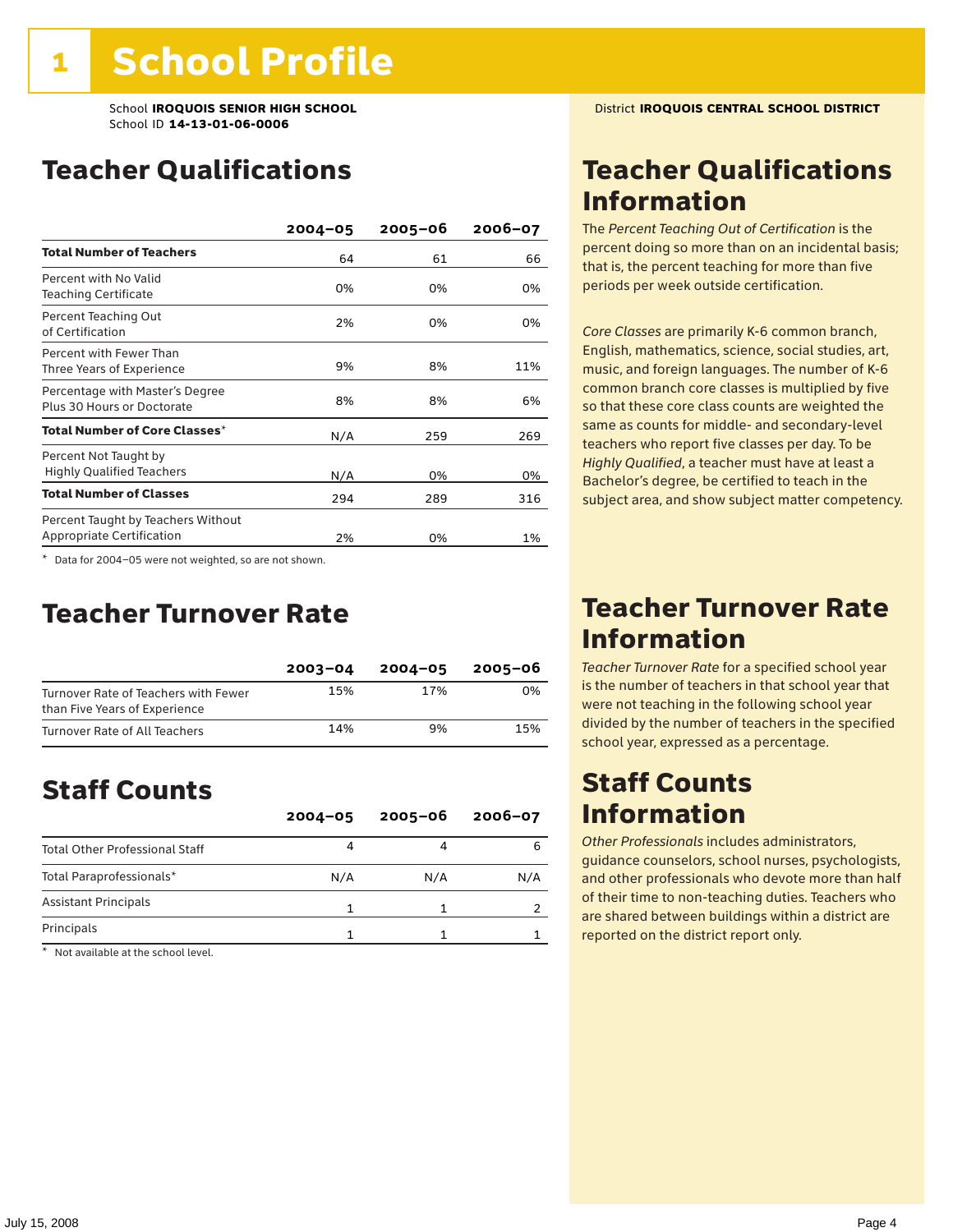### Understanding How Accountability Works in New York State

The federal No Child Left Behind (NCLB) Act requires that states develop and report on measures of student proficiency in 1) English language arts (ELA), in 2) mathematics, and on 3) a third indicator. In New York State in 2006–07, the third indicator is science at the elementary/middle level and graduation rate at the secondary level. Schools or districts that meet predefined goals on these measures are making Adequate Yearly Progress (AYP).



For more information about accountability in New York State, visit: www.emsc.nysed.gov/irts/accountability/home.shtml

#### 1 English Language Arts (ELA)

To make AYP in ELA, every accountability group must make AYP. For a group to make AYP, it must meet the participation *and* the performance criteria.

#### A Participation Criterion

At the elementary/middle level, 95 percent of Grades 3–8 students enrolled during the test administration period in each group with 40 or more students must be tested on the New York State Testing Program (NYSTP) in ELA or, if appropriate, the New York State English as a Second Language Achievement Test (NYSESLAT), or the New York State Alternate Assessment (NYSAA) in ELA. At the secondary level, 95 percent of seniors in 2006–07 in each accountability group with 40 or more students must have taken an English examination that meets the students' graduation requirement.

#### B Performance Criterion

At the elementary/middle level, the Performance Index (PI) of each group with 30 or more continuously enrolled tested students must equal or exceed its Effective Annual Measurable Objective (AMO) or the group must make Safe Harbor. (NYSESLAT is used only for participation.) At the secondary level, the PI of each group in the 2003 cohort with 30 or more members must equal or exceed its Effective AMO or the group must make Safe Harbor. To make Safe Harbor, the PI of the group must equal or exceed its Safe Harbor Target and the group must qualify for Safe Harbor using the third indicator, science or graduation rate.

#### 2 Mathematics

The same criteria for making AYP in ELA apply to mathematics. At the elementary/middle level, the measures used to determine AYP are the NYSTP and the NYSAA in mathematics. At the secondary level, the measures are mathematics examinations that meet the students' graduation requirement.

#### 3 Third Indicator

In addition to English language arts and mathematics, the school must also make AYP in a third area of achievement. This means meeting the criteria in science at the elementary/middle level and the criteria in graduation rate at the secondary level.

Elementary/Middle-Level Science: To make AYP, the All Students group must meet the participation criterion *and* the performance criterion.

#### A Participation Criterion

Eighty percent of students in Grades 4 and/or 8 enrolled during the test administration period in the All Students group, if it has 40 or more students, must be tested on an accountability measure. In Grade 4, the measures are the Grade 4 elementary-level science test and the Grade 4 NYSAA in science. In Grade 8 science, the measures are the Grade 8 middle-level science test, Regents science examinations, and the Grade 8 NYSAA in science.

#### B Performance Criterion

The PI of the All Students group must equal or exceed the State Science Standard (100) or the Science Progress Target.

Qualifying for Safe Harbor in Elementary/Middle-Level ELA and Math: To qualify, the PI must equal or exceed the State Science Standard or the Science Progress Target in elementary/middle-level science for that group.

Secondary-Level Graduation Rate: For a school to make AYP in graduation rate, the percent of students in the 2002 graduation-rate cohort in the All Students group earning a high school diploma by August 31, 2006 must equal or exceed the Graduation-Rate Standard (55%) or the Graduation-Rate Progress Target.

Qualifying for Safe Harbor in Secondary-Level ELA and Math: To qualify, the percent of the 2002 graduation-rate cohort earning a local diploma by August 31, 2006 must equal or exceed the Graduation-Rate Standard (55%) or the Graduation-Rate Progress Target for that group.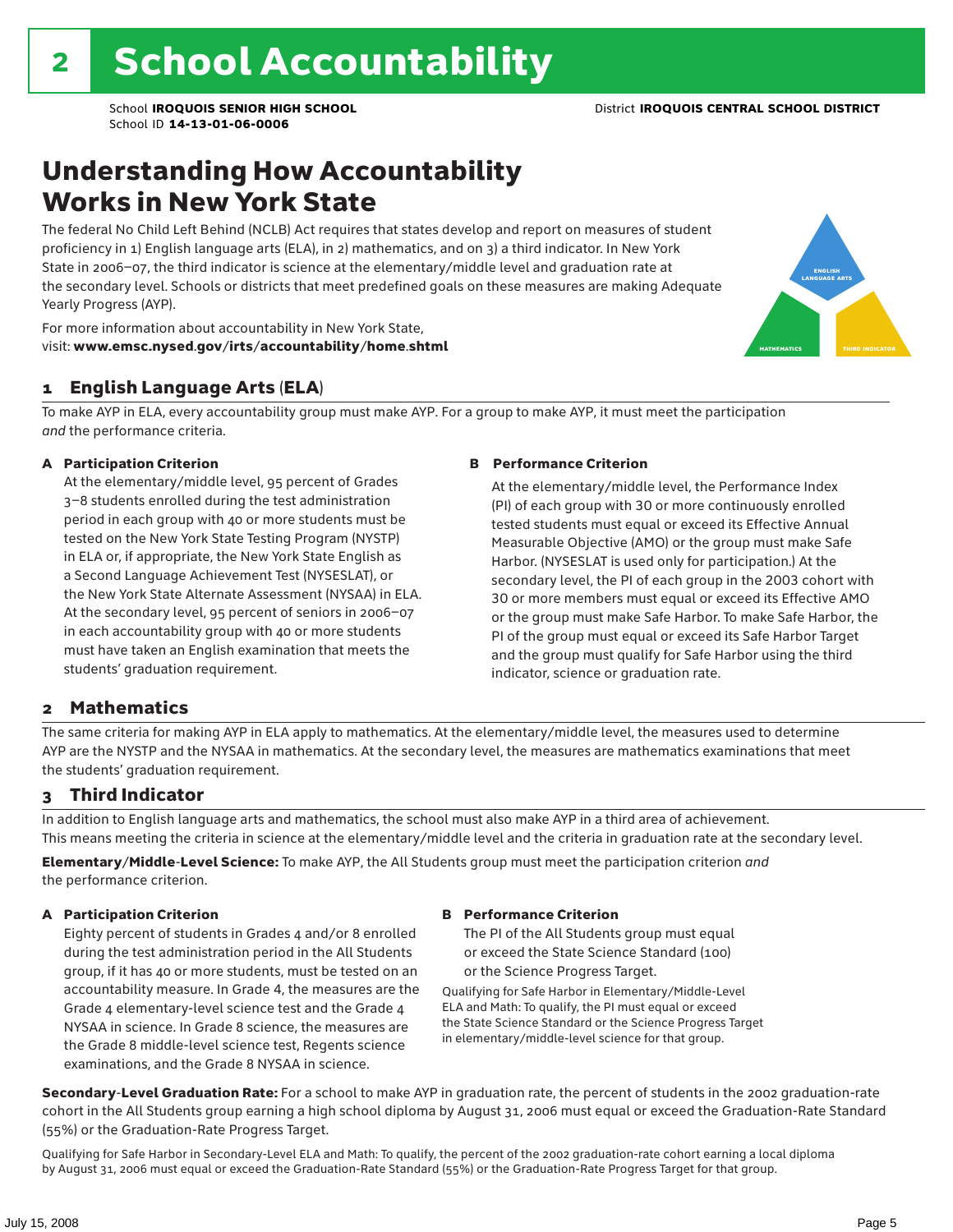## Useful Terms for Understanding Accountability

#### Accountability Cohort for English and Mathematics

The 2003 school accountability cohort consists of all students who first entered Grade 9 anywhere in the 2003–04 school year, and all ungraded students with disabilities who reached their seventeenth birthday in the 2003–04 school year, who were enrolled on October 4, 2006 and did not transfer to a diploma granting program. Students who earned a high school equivalency diploma or were enrolled in an approved high school equivalency preparation program on June 30, 2007, are not included in the 2003 school accountability cohort. The 2003 district accountability cohort consists of all students in each school accountability cohort plus students who transferred within the district after BEDS day plus students who were placed outside the district by the Committee on Special Education or district administrators and who met the other requirements for cohort membership. Cohort is defined in Section 100.2 (p) (16) of the Commissioner's Regulations.

#### Adequate Yearly Progress (AYP)

Adequate Yearly Progress (AYP) indicates satisfactory progress by a district or a school toward the goal of proficiency for all students.

#### Annual Measurable Objective (AMO)

The Annual Measurable Objective (AMO) is the Performance Index (PI) value that signifies that an accountability group is making satisfactory progress toward the goal that 100 percent of students will be proficient in the State's learning standards for English language arts and mathematics by 2013–14. The AMOs for each grade level will be increased as specified in CR100.2(p)(14) and will reach 200 in 2013–14. (See Effective AMO for further information.)

#### Continuously Enrolled Students

At the elementary/middle level, continuously enrolled students are those enrolled in the school or district on BEDS day (usually the first Wednesday in October) of the school year until the test administration period. At the secondary level, all students who meet the criteria for inclusion in the accountability cohort are considered to be continuously enrolled.

#### Effective Annual Measurable Objective (Effective AMO)

The Effective Annual Measurable Objective (Effective AMO) is the Performance Index (PI) value that each accountability group within a school or district is expected to achieve to make Adequate Yearly Progress (AYP). The Effective AMO is the lowest PI that an accountability group of a given size can achieve in a subject for the group's PI not to be considered significantly different from the AMO for that subject. If an accountability group's PI equals or exceeds the Effective AMO, it is considered to have made AYP. A more complete definition of Effective AMO and a table showing the PI values that each group size must equal or exceed to make AYP are available at www.emsc.nysed.gov/irts.

#### Graduation-Rate Cohort

This term is defined on the graduation-rate accountability page.

#### Performance Index (PI)

A Performance Index is a value from 0 to 200 that is assigned to an accountability group, indicating how that group performed on a required State test (or approved alternative) in English language arts, mathematics, or science. Student scores on the tests are converted to four performance levels, from Level 1 to Level 4. (See performance level definitions on the Overview Summary page.) At the elementary/middle level, the PI is calculated using the following equation:

100 × [(Count of Continuously Enrolled Tested Students Performing at Levels 2, 3, and 4 + the Count at Levels 3 and 4) ÷ Count of All Continuously Enrolled Tested Students]

At the secondary level, the PI is calculated using the following equation:

100 × [(Count of Cohort Members Performing at

Levels 2, 3, and 4 + the Count at Levels 3 and 4)  $\div$  Count of All Cohort Members]

A list of tests used to measure student performance for accountability is available at www.emsc.nysed.gov/irts.

#### Progress Target

For accountability groups below the State Standard in science or graduation rate, the Progress Target is an alternate method for making Adequate Yearly Progress (AYP) or qualifying for Safe Harbor in English language arts and mathematics based on improvement over the previous year's performance.

#### Safe Harbor

Safe Harbor provides an alternate means to demonstrate Adequate Yearly Progress (AYP) for accountability groups that do not achieve their Effective Annual Measurable Objectives (AMOs) in English or mathematics.

#### Safe Harbor Targets

The 2006–07 safe harbor targets were calculated using the following equation:

2005–06 PI + (200 – the 2005–06 PI) × 0.10

#### Science Progress Target

The elementary/middle-level 2006–07 Science Progress Target is calculated by adding one point to the 2005–06 PI. The 2007–08 Science Progress Target is calculated by adding one point to the 2006–07 PI. The 2006–07 target is provided for groups whose PI was below the State Science Standard in 2006–07.

#### Science Standard

The criterion value that represents a minimally satisfactory performance in science. In 2006–07, the State Science Standard at the elementary/middle level is a Performance Index (PI) of 100. The Commissioner may raise the State Science Standard at his discretion in future years.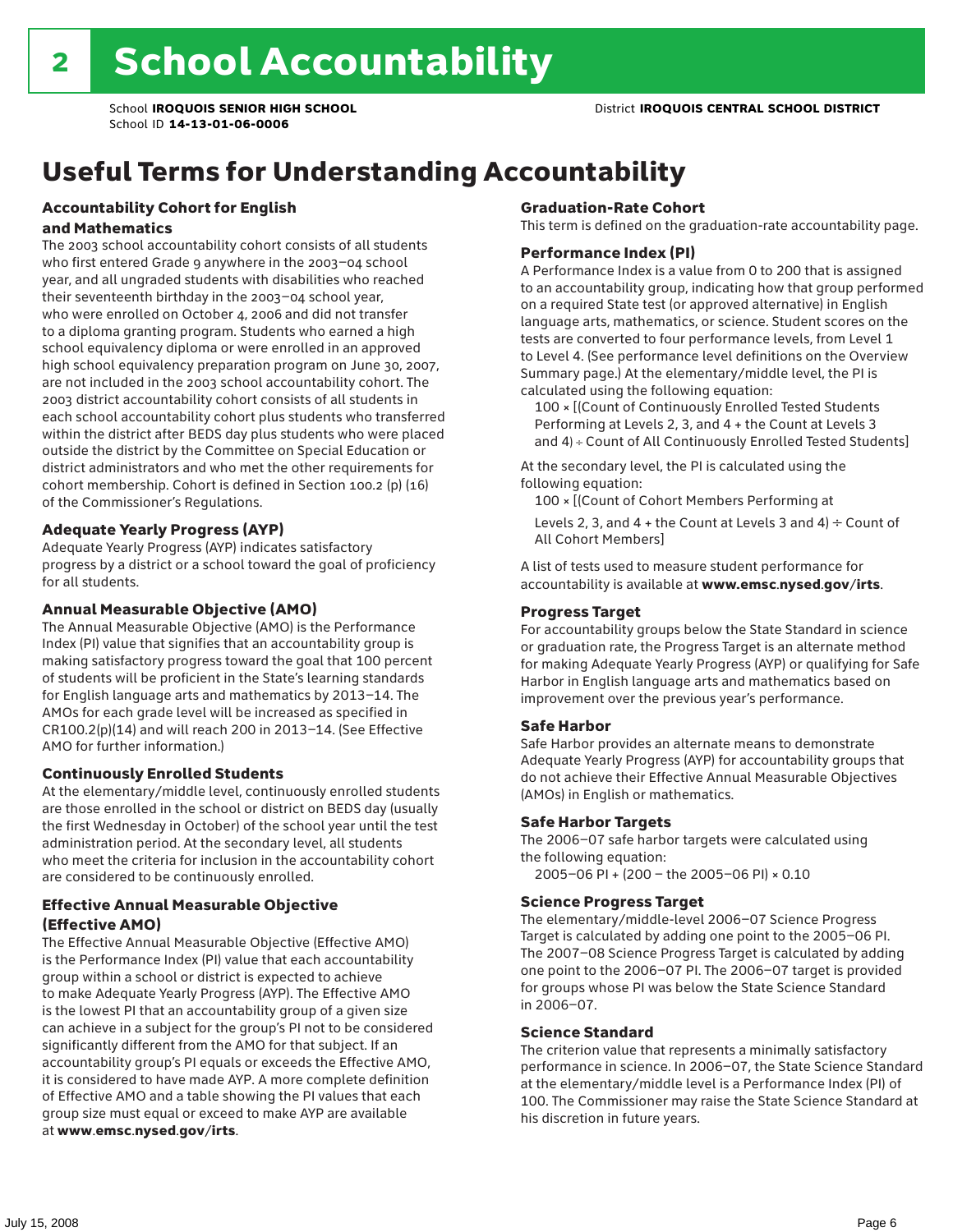## Understanding Your School Accountability Status

The list below defines the school status categories applied to each accountability measure under New York State's accountability system, which is divided into a Federal Title I component and a State component. Accountability measures for schools at the elementary/middle level are English language arts (ELA), mathematics, and science; at the secondary level, they are ELA, mathematics, and graduation rate. A school may be assigned a different status for different accountability measures. The overall status of a school is the status assigned to the school for the accountability measure with the most advanced designation in the hierarchy. If the school receives Title I funds, it is the most advanced designation in the Title I hierarchy, unless the school is in good standing under Title I but identified as SRAP under the State hierarchy. A school that does not receive Title I funding in a school year does not have a federal status in that year; however, all schools (except charter schools) receive a state status even if they do not receive Title I funding. Schools in improvement status under Title I must provide school choice for their students; those in need of improvement in year 2 and beyond must also provide Supplemental Education Services to eligible students. Other consequences for schools not in good standing can be found at: www.emsc.nysed.gov/irts/school-accountability/about.shtml.

| <b>Federal Title I Status</b><br>(Applies to all New York State schools receiving Title I funds)                                                                                                                                                                                                             | <b>New York State Status</b><br>(Applies to all New York State public schools except charter schools) |                                                                                                                                                                                                                                                                                                                 |  |  |  |
|--------------------------------------------------------------------------------------------------------------------------------------------------------------------------------------------------------------------------------------------------------------------------------------------------------------|-------------------------------------------------------------------------------------------------------|-----------------------------------------------------------------------------------------------------------------------------------------------------------------------------------------------------------------------------------------------------------------------------------------------------------------|--|--|--|
| School in Good Standing<br>Restructuring, Restructuring, Requiring Academic Progress, or as a School Under Registration Review.                                                                                                                                                                              |                                                                                                       | A school is considered to be in good standing if it has not been identified as a School in Need of Improvement, in Corrective Action, Planning for                                                                                                                                                              |  |  |  |
| School in Need of Improvement (Year 1)<br>A school that has not made AYP on the same accountability<br>measure for two consecutive years while receiving Title I funds<br>is considered a School in Need of Improvement (Year 1) for the<br>following year.                                                  |                                                                                                       | <b>School Requiring Academic Progress (Year 1)</b><br>A school that has not made AYP on the same accountability<br>measure for two consecutive years is considered a School<br>Requiring Academic Progress (Year 1) for the following year.                                                                     |  |  |  |
| <b>School in Need of Improvement (Year 2)</b><br>A School in Need of Improvement (Year 1) that does not make<br>AYP on the accountability measure for which it was identified<br>is considered a School in Need of Improvement (Year 2) for the<br>following year, if it continues to receive Title I funds. |                                                                                                       | <b>School Requiring Academic Progress (Year 2)</b><br>A School Requiring Academic Progress (Year 1) that does not<br>make AYP on the accountability measure for which it was identified<br>is considered a School Requiring Academic Progress (Year 2) for<br>the following year.                               |  |  |  |
| <b>School in Corrective Action</b><br>A School in Need of Improvement (Year 2) that does not make<br>AYP on the accountability measure for which it was identified is<br>considered a School in Corrective Action for the following year,<br>if it continues to receive Title I funds.                       |                                                                                                       | <b>School Requiring Academic Progress (Year 3)</b><br>A School Requiring Academic Progress (Year 2) that does not<br>make AYP on the accountability measure for which it was identified<br>is considered a School Requiring Academic Progress (Year 3) for<br>the following year.                               |  |  |  |
| <b>School Planning for Restructuring</b><br>A School in Corrective Action that does not make AYP on the<br>accountability measure for which it was identified is considered<br>a School Planning for Restructuring for the following year, if it<br>continues to receive Title I funds.                      |                                                                                                       | <b>School Requiring Academic Progress (Year 4)</b><br>A School Requiring Academic Progress (Year 3) that does not<br>make AYP on the accountability measure for which it was identified<br>is considered a School Requiring Academic Progress (Year 4) for<br>the following year.                               |  |  |  |
| <b>School Restructuring (Year 1)</b><br>A School Planning for Restructuring that does not make<br>AYP on the accountability measure for which it was identified is<br>considered a School Restructuring (Year 1) for the following year,<br>if it continues to receive Title I funds.                        |                                                                                                       | <b>School Requiring Academic Progress (Year 5 and above)</b><br>A School Requiring Academic Progress (Year 4 and above) that does not<br>make AYP on the accountability measure for which it was identified is<br>considered a School Requiring Academic Progress (Year 5 and above) for<br>the following year. |  |  |  |
| School Restructuring (Year 2 and above)<br>A School Restructuring (Year 1 and above) that does not make<br>AYP on the accountability measure for which it was identified<br>is considered a School Restructuring (Year 2 and above) for the<br>following year, if it continues to receive Title I funds.     |                                                                                                       |                                                                                                                                                                                                                                                                                                                 |  |  |  |

Pending - A school's status is "Pending" if the school requires special evaluation procedures and they have not yet been completed.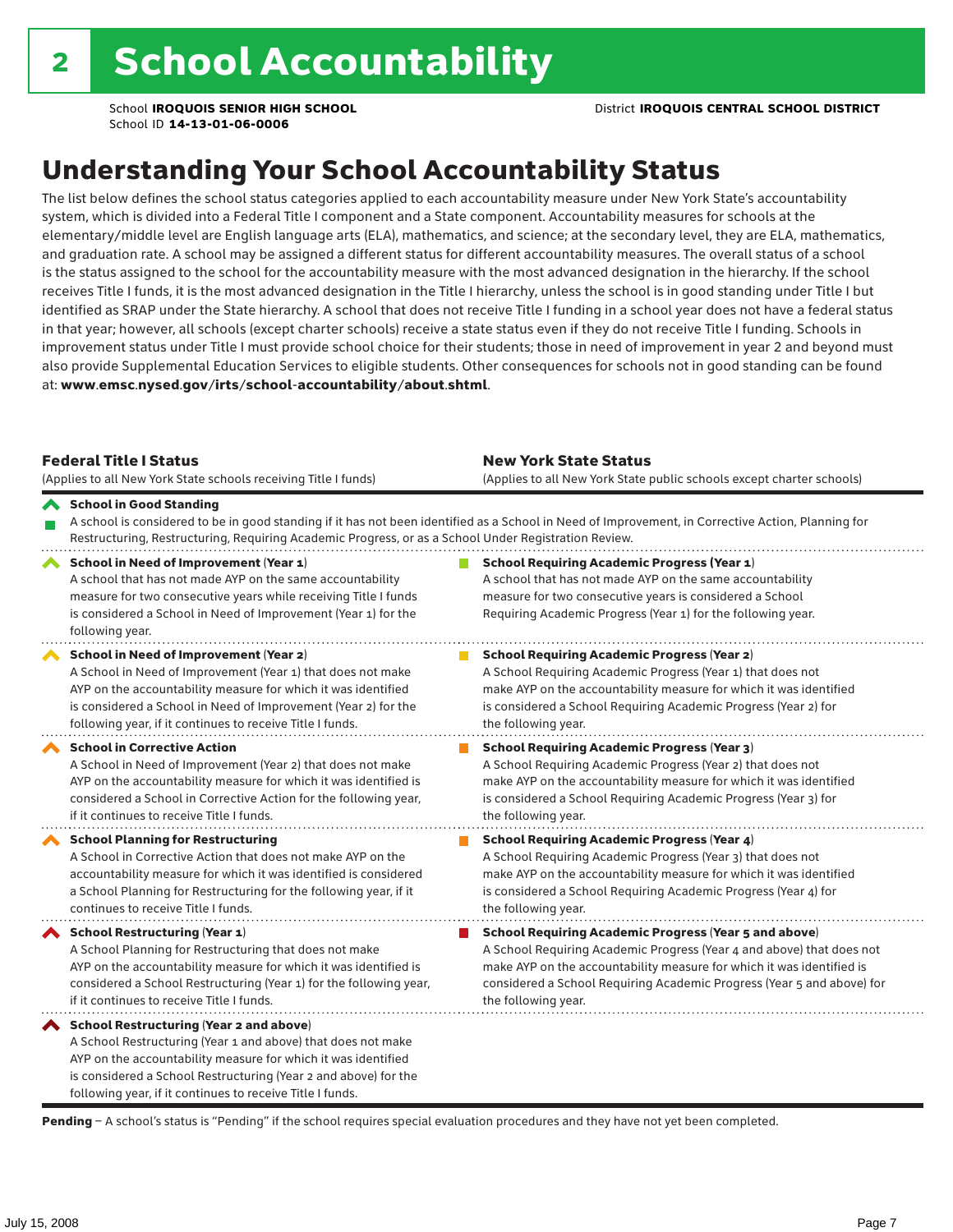# 2 School Accountability

School ID **14-13-01-06-0006**

### Summary

| <b>Good Standing</b>           |            |                                                         |                                       |  |  |  |
|--------------------------------|------------|---------------------------------------------------------|---------------------------------------|--|--|--|
| <b>Elementary/Middle Level</b> |            | <b>Secondary Level</b>                                  |                                       |  |  |  |
| ELA                            | ELA        | Good Standing                                           |                                       |  |  |  |
| Math                           | Math       | Good Standing                                           |                                       |  |  |  |
| Science                        |            |                                                         |                                       |  |  |  |
|                                |            |                                                         |                                       |  |  |  |
| $2005 - 06$                    | 2006-07    | $2007 - 08$                                             |                                       |  |  |  |
| <b>YES</b>                     | <b>YES</b> | <b>YES</b>                                              |                                       |  |  |  |
|                                |            | <b>Years the School Received Title I Part A Funding</b> | Graduation Rate <a> Good Standing</a> |  |  |  |

#### On which accountability measures did this school make Adequate Yearly Progress (AYP) and which groups made AYP on each measure?

|                                                     | <b>Elementary/Middle Level</b> |             |         | <b>Secondary Level</b><br>English |               |                        |  |
|-----------------------------------------------------|--------------------------------|-------------|---------|-----------------------------------|---------------|------------------------|--|
|                                                     | English                        |             |         |                                   |               |                        |  |
| <b>Student Groups</b>                               | Language Arts                  | Mathematics | Science | Language Arts                     | Mathematics   | <b>Graduation Rate</b> |  |
| <b>All Students</b>                                 |                                |             |         | v                                 |               | V                      |  |
| <b>Ethnicity</b>                                    |                                |             |         |                                   |               |                        |  |
| American Indian or Alaska Native                    |                                |             |         |                                   |               |                        |  |
| <b>Black or African American</b>                    |                                |             |         |                                   |               |                        |  |
| Hispanic or Latino                                  |                                |             |         |                                   |               |                        |  |
| Asian or Native Hawaiian/Other Pacific<br>Islander  |                                |             |         |                                   |               |                        |  |
| White                                               |                                |             |         | v                                 |               |                        |  |
| Multiracial                                         |                                |             |         |                                   |               |                        |  |
| <b>Other Groups</b>                                 |                                |             |         |                                   |               |                        |  |
| <b>Students with Disabilities</b>                   |                                |             |         |                                   |               |                        |  |
| Limited English Proficient                          |                                |             |         |                                   |               |                        |  |
| <b>Economically Disadvantaged</b>                   |                                |             |         |                                   |               |                        |  |
| <b>Student groups making</b><br>AYP in each subject |                                |             |         | $\vee$ 2 of 2                     | $\vee$ 2 of 2 | $\vee$ 1 of 1          |  |

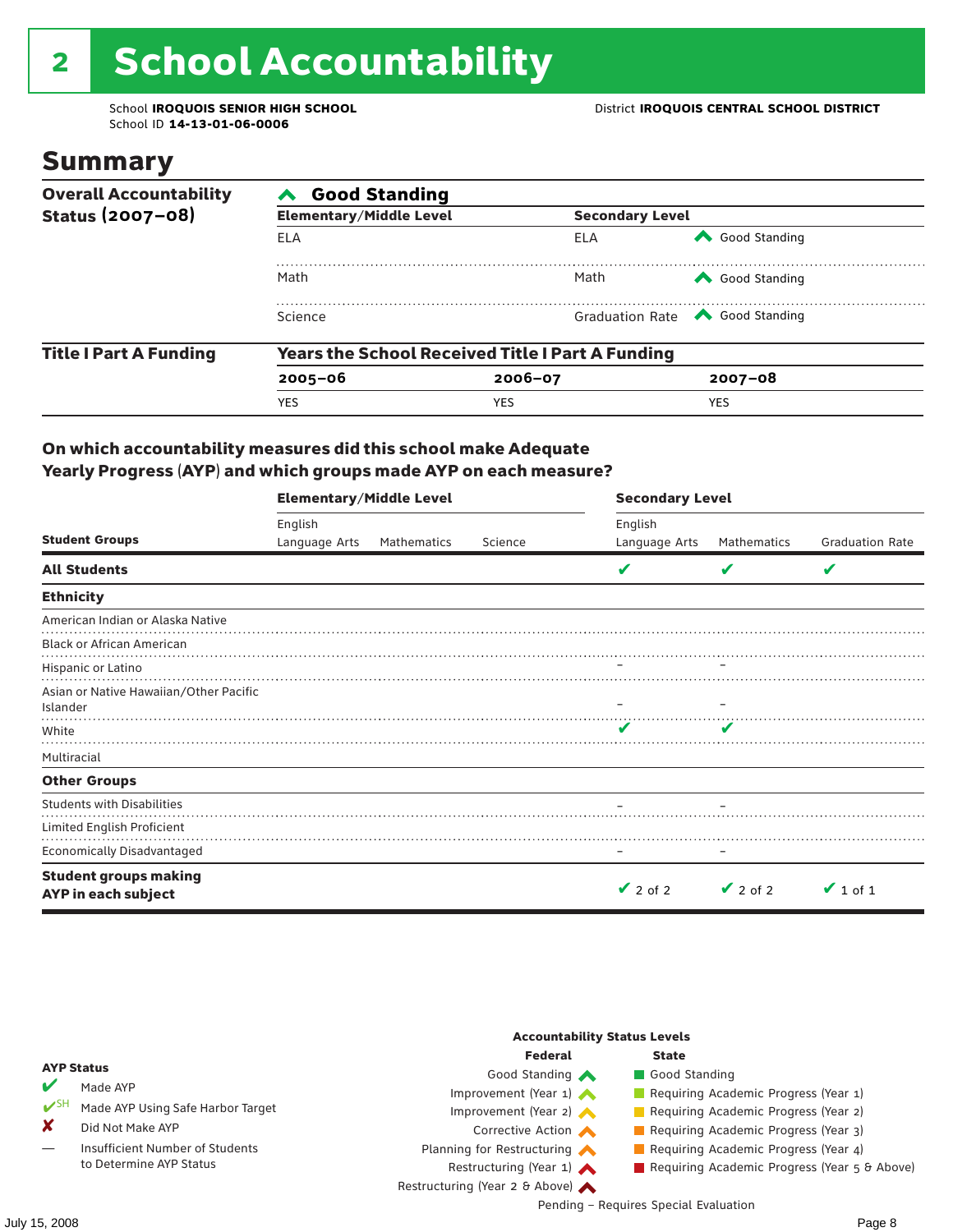## **Secondary-Level English Language Arts**

| <b>Accountability Status</b><br>for This Subject<br>$(2007 - 08)$ | ▰      | Good Standing                                          |
|-------------------------------------------------------------------|--------|--------------------------------------------------------|
| <b>Accountability Measures</b>                                    | 2 of 2 | Student groups making AYP in English Language Arts     |
|                                                                   |        | Made AYP                                               |
| <b>Prospective Status</b>                                         |        | This school will be in good standing in 2008-09. [101] |

#### How did students in each accountability group perform on **secondary-level English Language Arts accountability measures?**

|                                                                    | <b>AYP</b>    | Participation $2$ |               | Test Performance <sup>3</sup> |             | <b>Performance Objectives</b> |                    |             |
|--------------------------------------------------------------------|---------------|-------------------|---------------|-------------------------------|-------------|-------------------------------|--------------------|-------------|
| <b>Student Group</b><br>$(12th$ Graders: 2003 Cohort) <sup>1</sup> |               | Met               | Percentage    | Met                           | Performance | Effective                     | Safe Harbor Target |             |
|                                                                    | <b>Status</b> | Criterion         | <b>Tested</b> | Criterion                     | Index       | AMO                           | 2006-07            | $2007 - 08$ |
| <b>All Students (250:247)</b>                                      | V             | V                 | 100%          | V                             | 197         | 152                           |                    |             |
| <b>Ethnicity</b>                                                   |               |                   |               |                               |             |                               |                    |             |
| American Indian or Alaska Native<br>(0:0)                          |               |                   |               |                               |             |                               |                    |             |
| <b>Black or African American</b><br>(0:0)                          |               |                   |               |                               |             |                               |                    |             |
| Hispanic or Latino <sup>(2:2)</sup>                                |               |                   |               |                               |             |                               |                    |             |
| Asian or Native Hawaiian/Other Pacific<br>Islander (2:2)           |               |                   |               |                               |             |                               |                    |             |
| White (246:243)                                                    | ✔             | ✔                 | 100%          | V                             | 197         | 152                           |                    |             |
| Multiracial (0:0)                                                  |               |                   |               |                               |             |                               |                    |             |
| <b>Other Groups</b>                                                |               |                   |               |                               |             |                               |                    |             |
| <b>Students with Disabilities</b><br>(14:17)                       |               |                   |               |                               |             |                               |                    |             |
| Limited English Proficient <sup>4</sup>                            |               |                   |               |                               |             |                               |                    |             |
| (0:0)                                                              |               |                   |               |                               |             |                               |                    |             |
| <b>Economically Disadvantaged</b>                                  |               |                   |               |                               |             |                               |                    |             |
| (3:5)                                                              |               |                   |               |                               |             |                               |                    |             |
| <b>Final AYP Determination</b>                                     | $\vee$ 2 of 2 |                   |               |                               |             |                               |                    |             |

|          | <b>NOTES</b>                                        |
|----------|-----------------------------------------------------|
|          | <sup>1</sup> These data show the count of 12th grad |
|          | in the 2003 cohort (used for Performand             |
|          | Groups with fewer than 40 students in tl            |
| itatus   | If the participation rate of a group fell be        |
| $\cdots$ | and 2006-07 Grade 12 enrollments and                |

- lers in 2006–07 (used for Participation) followed by the count of students :e).<br>he 12th grade are not required to meet the participation criterion.
- elow 95 percent in 2006–07, the enrollment shown is the sum of 2005–06 the percent tested is the weighted average of the participation rates over those two years.  $3<sup>3</sup>$  For schools with fewer than 30 students in the 2003 cohort, data for 2002 and 2003 cohort members were
- combined to determine counts and PIs. For schools with 30 or more students in the 2003 cohort in the All Students
- group, groups with fewer than 30 students in the 2003 cohort are not required to meet the performance criterion. <sup>4</sup> If the count of LEP students is equal to or greater than 30, former LEP students are also included in the performance calculations.
- ‡ This student group did not make AYP in graduation rate; therefore, it did not qualify for Safe Harbor.
- $M$  Made AYP
- Made AYP Using Safe Harbor Target
- X Did Not Make AYP
- Insufficient Number of Students to Determine AYP Status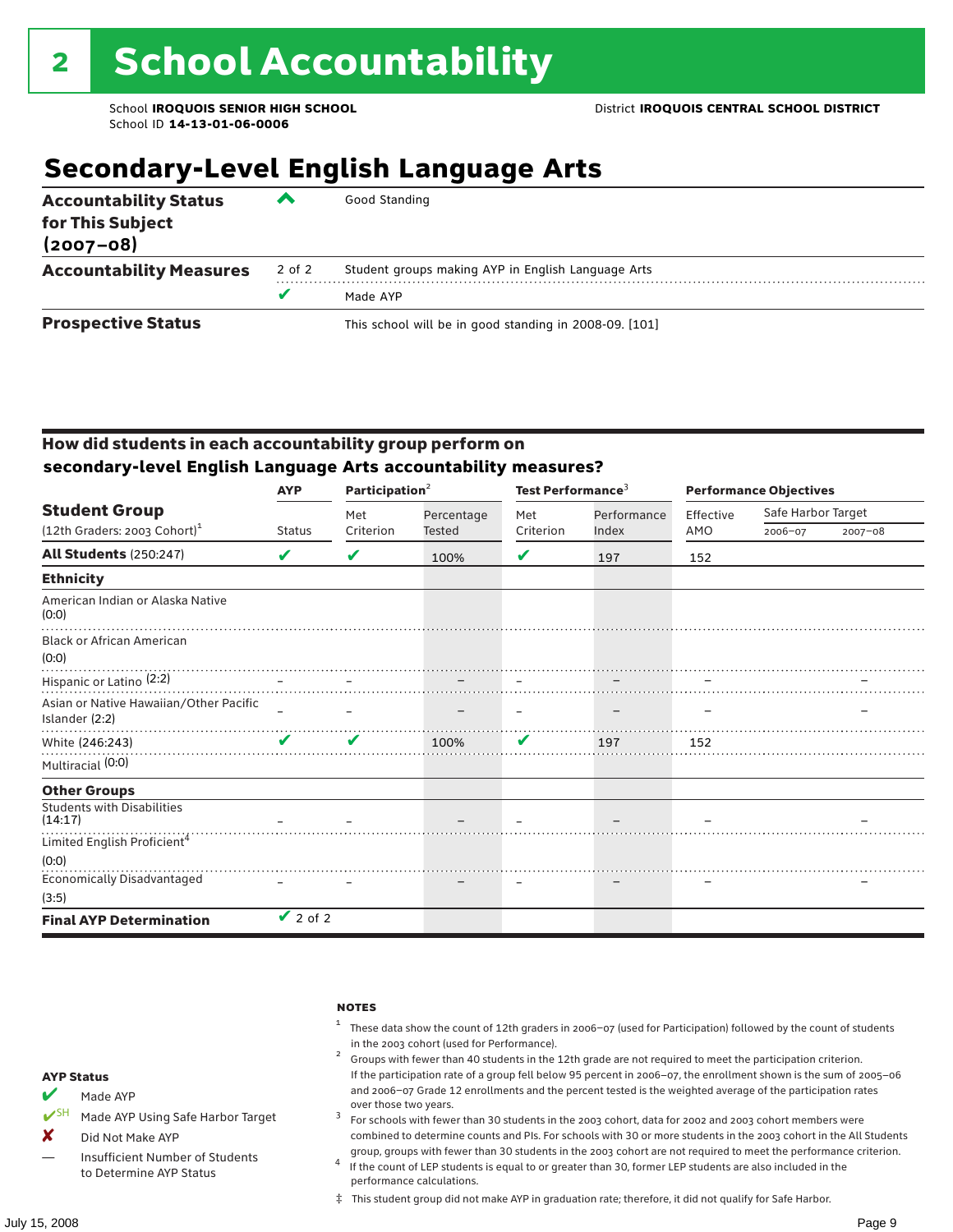## **Secondary-Level Mathematics**

| <b>Accountability Status</b><br>for This Subject<br>$(2007 - 08)$ | ‴      | Good Standing                                          |
|-------------------------------------------------------------------|--------|--------------------------------------------------------|
| <b>Accountability Measures</b>                                    | 2 of 2 | Student groups making AYP in Mathematics               |
|                                                                   |        | Made AYP                                               |
| <b>Prospective Status</b>                                         |        | This school will be in good standing in 2008-09. [101] |

#### How did students in each accountability group perform on **secondary-level Mathematics accountability measures?**

|                                                                | <b>AYP</b>    | Participation $2$ |            | Test Performance <sup>3</sup> |             |           | <b>Performance Objectives</b> |         |  |
|----------------------------------------------------------------|---------------|-------------------|------------|-------------------------------|-------------|-----------|-------------------------------|---------|--|
| <b>Student Group</b>                                           |               | Met               | Percentage | Met                           | Performance | Effective | Safe Harbor Target            |         |  |
| $(12th$ Graders: 2003 Cohort) <sup>1</sup>                     | <b>Status</b> | Criterion         | Tested     | Criterion                     | Index       | AMO       | 2006-07                       | 2007-08 |  |
| <b>All Students (250:247)</b>                                  | V             | V                 | 100%       | V                             | 195         | 145       |                               |         |  |
| <b>Ethnicity</b>                                               |               |                   |            |                               |             |           |                               |         |  |
| American Indian or Alaska Native<br>(0:0)                      |               |                   |            |                               |             |           |                               |         |  |
| <b>Black or African American</b><br>(0:0)                      |               |                   |            |                               |             |           |                               |         |  |
| 1.0.07<br>Hispanic or Latino (2:2)<br>Hispanic or Latino (2:2) |               |                   |            |                               |             |           |                               |         |  |
| Asian or Native Hawaiian/Other Pacific<br>Islander (2:2)       |               |                   |            |                               |             |           |                               |         |  |
| White (246:243)                                                | $\mathbf{v}$  | $\mathbf{v}$      | 100%       | V                             | 195         | 145       |                               |         |  |
| Multiracial (0:0)                                              |               |                   |            |                               |             |           |                               |         |  |
| <b>Other Groups</b>                                            |               |                   |            |                               |             |           |                               |         |  |
| <b>Students with Disabilities</b><br>(14:17)                   |               |                   |            |                               |             |           |                               |         |  |
| Limited English Proficient <sup>4</sup>                        |               |                   |            |                               |             |           |                               |         |  |
| (0:0)                                                          |               |                   |            |                               |             |           |                               |         |  |
| <b>Economically Disadvantaged</b>                              |               |                   |            |                               |             |           |                               |         |  |
| (3:5)                                                          |               |                   |            |                               |             |           |                               |         |  |
| <b>Final AYP Determination</b>                                 | $\vee$ 2 of 2 |                   |            |                               |             |           |                               |         |  |

|                   | <b>NOTES</b>                                                           |
|-------------------|------------------------------------------------------------------------|
|                   | <sup>1</sup> These data sho<br>in the 2003 cor<br>Groups with fet<br>2 |
| <b>AYP Status</b> | If the participa                                                       |
|                   | .                                                                      |

- $M$  Made AYP
- ◆ SH Made AYP Using Safe Harbor Target
- X Did Not Make AYP
- Insufficient Number of Students to Determine AYP Status
- w the count of 12th graders in 2006–07 (used for Participation) followed by the count of students hort (used for Performance).<br>wer than 40 students in the 12th grade are not required to meet the participation criterion.
- tion rate of a group fell below 95 percent in 2006–07, the enrollment shown is the sum of 2005–06 and 2006–07 Grade 12 enrollments and the percent tested is the weighted average of the participation rates
- over those two years.  $3<sup>3</sup>$  For schools with fewer than 30 students in the 2003 cohort, data for 2002 and 2003 cohort members were combined to determine counts and PIs. For schools with 30 or more students in the 2003 cohort in the All Students
- group, groups with fewer than 30 students in the 2003 cohort are not required to meet the performance criterion. <sup>4</sup> If the count of LEP students is equal to or greater than 30, former LEP students are also included in the performance calculations.
- ‡ This student group did not make AYP in graduation rate; therefore, it did not qualify for Safe Harbor.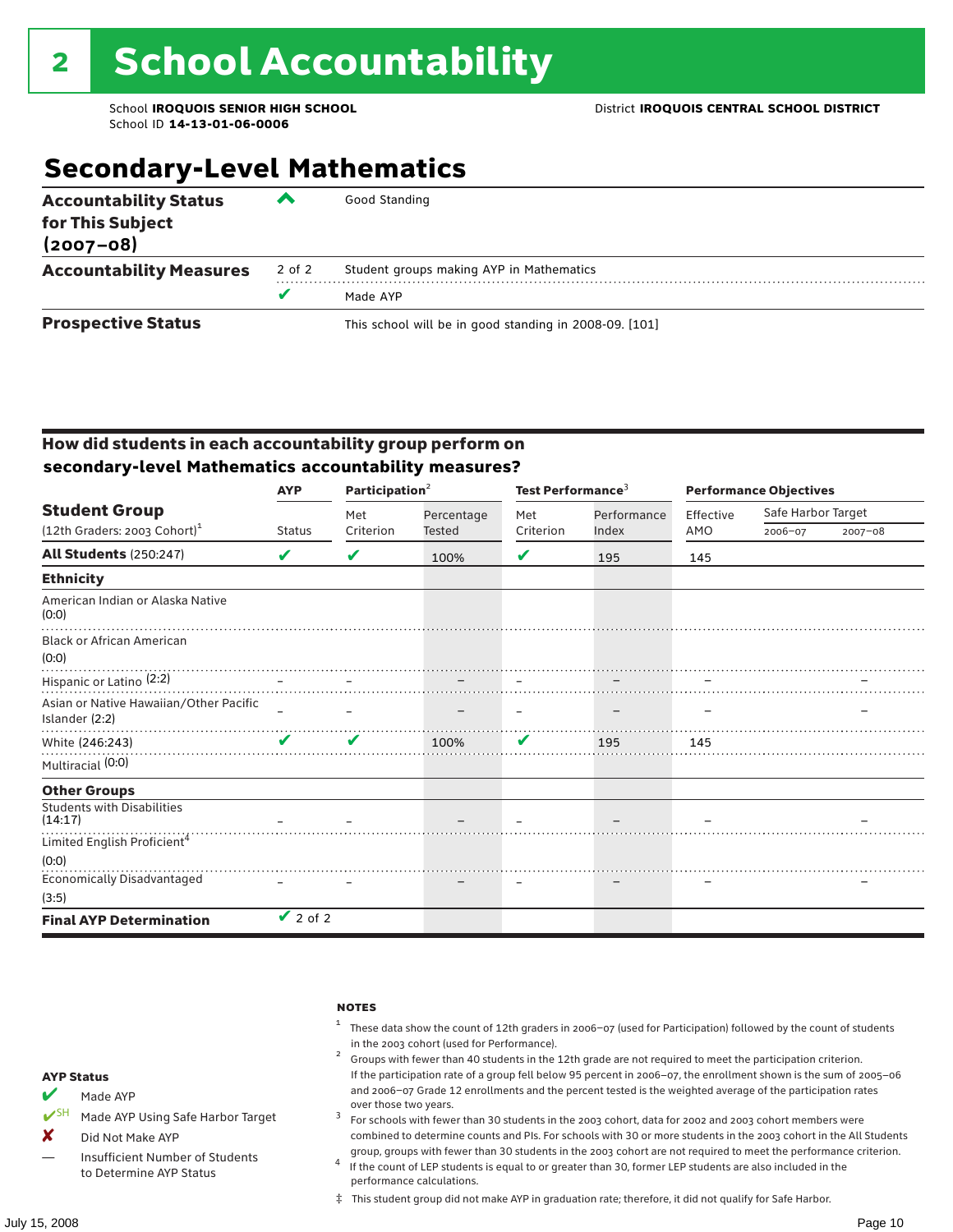## 2 School Accountability

School ID **14-13-01-06-0006**

### Graduation Rate

| <b>Accountability Status</b><br>for This Indicator<br>$(2007 - 08)$ | ▰      | Good Standing                                          |
|---------------------------------------------------------------------|--------|--------------------------------------------------------|
| <b>Accountability Measures</b>                                      | 1 of 1 | Student groups making AYP in Graduation Rate           |
|                                                                     | v      | Made AYP                                               |
| <b>Prospective Status</b>                                           |        | This school will be in good standing in 2008-09. [101] |

#### How did students in each accountability group perform on graduation rate accountability measures?

|                                                           |               | <b>Graduation</b>          |                   | <b>Objectives</b> |         |                 |  |
|-----------------------------------------------------------|---------------|----------------------------|-------------------|-------------------|---------|-----------------|--|
| <b>Student Group</b>                                      |               | Met                        | Graduation        | State             |         | Progress Target |  |
| (Cohort Count) <sup>1</sup>                               | <b>AYP</b>    | Criterion                  | Rate <sup>2</sup> | Standard          | 2006-07 | 2007-08         |  |
| All Students (232)                                        | $\checkmark$  | $\boldsymbol{\mathcal{U}}$ | 96%               | 55%               |         |                 |  |
| <b>Ethnicity</b>                                          |               |                            |                   |                   |         |                 |  |
| American Indian or<br>Alaska Native (0)                   |               |                            |                   |                   |         |                 |  |
| <b>Black or African</b><br>American (0)<br>Hispanic or    |               |                            |                   |                   |         |                 |  |
| Latino (0)                                                |               |                            |                   |                   |         |                 |  |
| Asian or Native<br>Hawaiian/Other<br>Pacific Islander (0) |               |                            |                   |                   |         |                 |  |
| White (232)                                               |               | $\mathbf{v}$               | 96%               | 55%               |         |                 |  |
| Multiracial (0)                                           | .             |                            |                   |                   |         |                 |  |
| <b>Other Groups</b>                                       |               |                            |                   |                   |         |                 |  |
| Students with<br>Disabilities (20)                        |               |                            |                   |                   |         |                 |  |
| <b>Limited English</b><br>Proficient <sup>3</sup> $(0)$   |               |                            |                   |                   |         |                 |  |
| Economically<br>Disadvantaged (0)                         |               |                            |                   |                   |         |                 |  |
| <b>Final AYP</b><br><b>Determination</b>                  | $\vee$ 1 of 1 |                            |                   |                   |         |                 |  |

#### **NOTES**

<sup>1</sup> Graduation-rate cohort for each year includes all students in the accountability cohort in the previous year plus all students excluded from that accountability cohort solely because they transferred to a high school equivalency preparation program, approved

under Commissioner's Regulations 100.7.<br>
Percentage of the 2002 cohort that earned a local or Regents diploma by August 31, 2006.<br>
If the count of LEP students is equal to or greater than 30, former LEP students are also in the performance calculations.

### Graduation Rate Information

For a school or a district to make AYP in graduation rate, the percentage of 2002 graduation-rate cohort members earning a local or Regents diploma by August 31, 2006 for the "All Students" group must equal or exceed the Graduation-Rate Standard or the Graduation-Rate Progress Target for 2006–07.

The Graduation Rate Standard is the criterion value that represents a minimally satisfactory percentage of cohort members earning a local diploma. The State Graduation-Rate Standard for the 2002 cohort is 55 percent. The Commissioner may raise the Graduation-Rate Standard at his discretion in future years.

The 2006–07 Graduation-Rate Progress Target is calculated by adding one point to the percentage of the 2001 cohort earning a local or Regents diploma by August 31, 2005. The 2007–08 Graduation-Rate Progress Target is calculated by adding one point to the percentage of the 2002 cohort earning a local or Regents diploma by August 31, 2006. This target is provided for each group whose percentage earning a local or Regents diploma by August 31, 2006 is below the Graduation-Rate Standard in 2006–07 (55%). Groups with fewer than 30 cohort members are not subject to this criterion.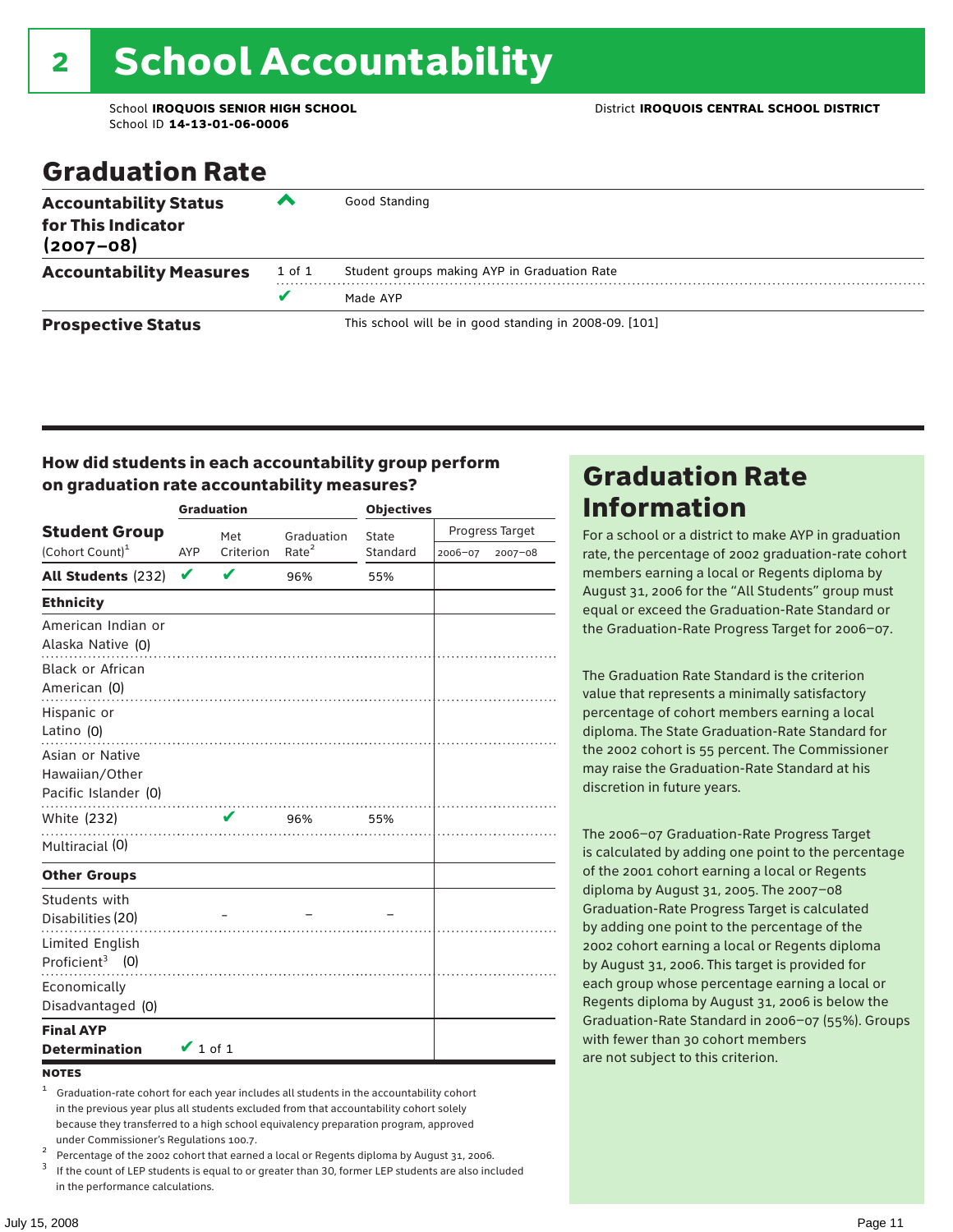### Summary of 2006–07 School Performance

Performance on the State assessments in English language arts, mathematics, and science at the elementary and middle levels is reported in terms of mean scores and the percentage of tested students scoring at or above Level 2, Level 3, and Level 4. Performance on the State assessments in ELA and mathematics at the secondary level is reported in terms of the percentage of students in a cohort scoring at these levels.

|                        |     | Percentage of students that<br>scored at or above Level 3 |      |  |  |  |  |  |
|------------------------|-----|-----------------------------------------------------------|------|--|--|--|--|--|
| <b>Secondary Level</b> | 0%  | 50%                                                       | 100% |  |  |  |  |  |
| English                | 96% |                                                           | 254  |  |  |  |  |  |
| <b>Mathematics</b>     | 96% |                                                           | 254  |  |  |  |  |  |

#### School **IROQUOIS SENIOR HIGH SCHOOL** District **IROQUOIS CENTRAL SCHOOL DISTRICT**

#### About the Performance Level Descriptors

#### Level 1: Not Meeting Learning Standards.

Student performance does not demonstrate an understanding of the content expected in the subject and grade level.

#### Level 2: Partially Meeting Learning Standards.

Student performance demonstrates a partial understanding of the content expected in the subject and grade level.

#### Level 3: Meeting Learning Standards.

Student performance demonstrates an understanding of the content expected in the subject and grade level.

#### Level 4: Meeting Learning Standards with Distinction.

Student performance demonstrates a thorough understanding of the content expected in the subject and grade level.

#### How are Need/Resource Capacity (N/RC) categories determined?

Districts are divided into high, average, and low need categories based on their ability to meet the special needs of their students with local resources. Districts in the high need category are subdivided into four categories based on enrollment size and, in some cases, number of students per square mile. More information about the categories can be found in the *Report to the Governor and the Legislature on the Educational Status of the State's Schools* at www.emsc.nysed.gov/irts.

#### What are Similar Schools?

In this section, this school's performance is compared with that of similar schools.

Within each N/RC category, the Department identifies Similar Schools: schools that serve similar students and have similar resources. Each school report card compares the school's performance with that of similar schools. The following factors are considered in grouping schools: a) the grade level served by the school and b) rates of student poverty and limited English proficiency. Student poverty levels are indicated by determining the percentage of children in each school who participate in the free-lunch program. By combining these factors, a measure of student need is created and used to place schools into relatively low (lowest quartile), relatively high (highest quartile), and typical (mid-range) groups.

#### This School's Similar Schools Group: **49**

All schools in this group are secondary level schools in school districts with average student needs in relation to district resource capacity. The schools in this group are in the lower range of student needs for secondary level schools in these districts.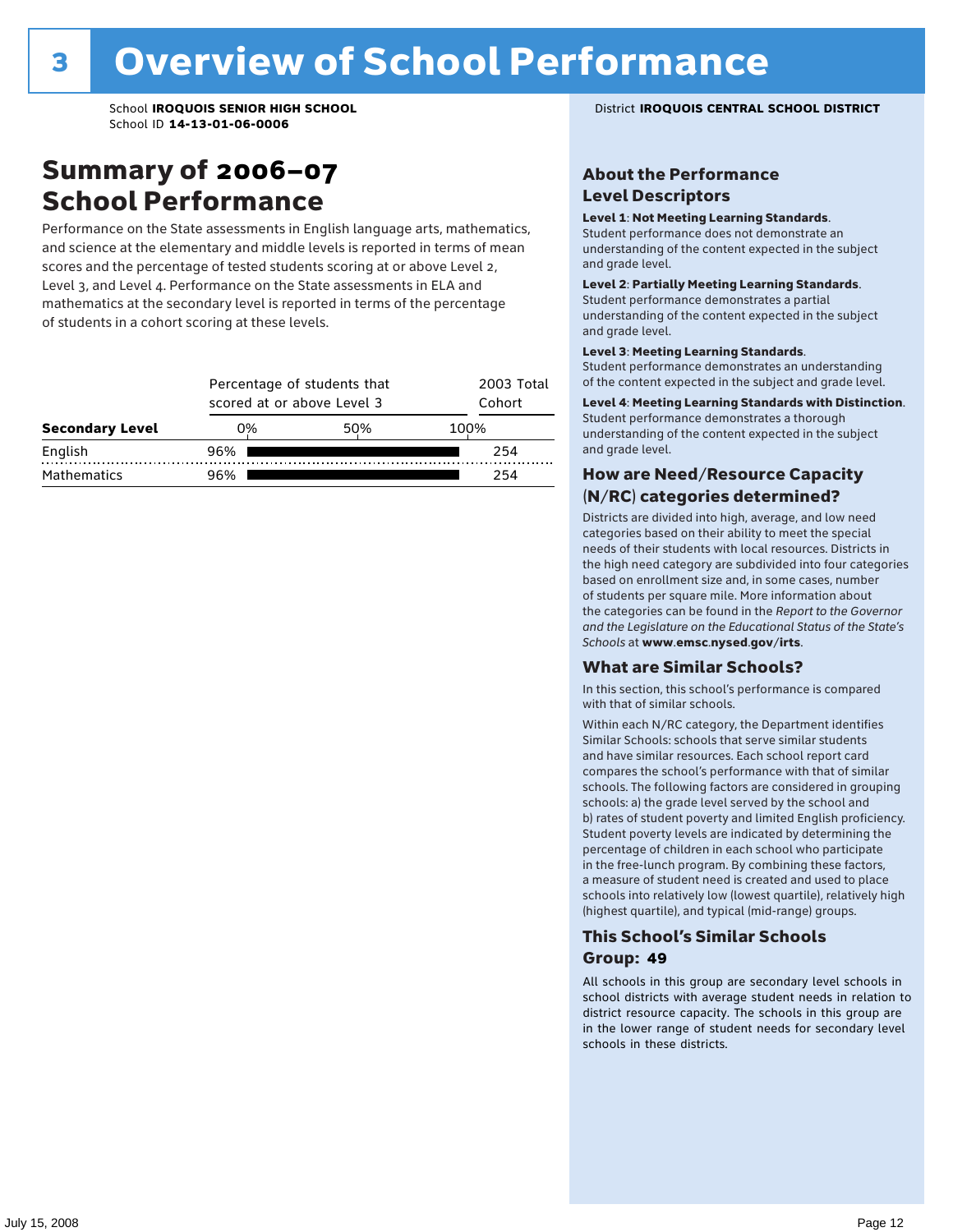## **3 Overview of School Performance**

## **This School's Total Cohort\* Results in Secondary-Level English after Four Years of Instruction**

|                                    | <b>This School</b> |                                 |         |            | <b>Similar Schools</b> |                                 |         |         |  |
|------------------------------------|--------------------|---------------------------------|---------|------------|------------------------|---------------------------------|---------|---------|--|
|                                    |                    | Percentage scoring at level(s): |         |            |                        | Percentage scoring at level(s): |         |         |  |
|                                    | $2 - 4$            | $3 - 4$                         | 4       |            | $2 - 4$                | $3 - 4$                         | 4       |         |  |
|                                    |                    |                                 |         |            |                        |                                 |         |         |  |
| 100%<br>2003 Cohort<br>2002 Cohort | 97% 95%            | 96% 91%                         |         | 67%<br>60% | 92% 90%                | 89% 87%                         |         | 45% 43% |  |
| <b>Results by</b>                  |                    | 2003 Cohort                     |         |            |                        | 2002 Cohort**                   |         |         |  |
|                                    | Number             | Percentage scoring at level(s): |         |            | Number                 | Percentage scoring at level(s): |         |         |  |
| <b>Student Group</b>               | of Students        | $2 - 4$                         | $3 - 4$ | $\Delta$   | of Students            | $2 - 4$                         | $3 - 4$ | 4       |  |
| <b>All Students</b>                | 254                | 97%                             | 96%     | 60%        | 238                    | 95%                             | 91%     | 67%     |  |
| Female                             | 116                | 96%                             | 95%     | 66%        | 122                    | 98%                             | 94%     | 76%     |  |
| Male                               | 138                | 98%                             | 96%     | 55%        | 116                    | 91%                             | 87%     | 57%     |  |
| American Indian or Alaska Native   |                    |                                 |         |            |                        |                                 |         |         |  |
| <b>Black or African American</b>   |                    |                                 |         |            |                        |                                 |         |         |  |
| Hispanic or Latino                 | 2                  |                                 |         |            |                        |                                 |         |         |  |
| Asian or Native Hawaiian/Other     | $\mathcal{P}$      |                                 |         |            |                        |                                 |         |         |  |
| Pacific Islander                   |                    |                                 |         |            |                        |                                 |         |         |  |
| White                              | 250                |                                 |         |            | 238                    | 95%                             | 91%     | 67%     |  |
| Multiracial                        |                    |                                 |         |            |                        |                                 |         |         |  |
| Small Group Totals                 | 254                | 97%                             | 96%     | 60%        |                        |                                 |         |         |  |

- symbol indicates that data for a group of students have been suppressed. If a group has fewer than five students,

234 20 254 100% 65% 97% 100% 50% 96% 65% 0% 60%

219 19 238

97% 68% 95%

95% 37% 91%

72% 11% 67%

67%

67%

91%

91%

95%

95%

238

238

0% 61%

80% 96%

100% 97%

5 249

data for that group and the next smallest group(s) are suppressed to protect the privacy of individual students.

| <b>Other</b>                                                               | 2003 Cohort           |                                                   |  |  | 2002 Cohort           |         |                                        |  |
|----------------------------------------------------------------------------|-----------------------|---------------------------------------------------|--|--|-----------------------|---------|----------------------------------------|--|
| <b>Assessments</b>                                                         | Number<br>of Students | Number scoring at level(s):<br>$2 - 4$<br>$3 - 4$ |  |  | Number<br>of Students | $2 - 4$ | Number scoring at level(s):<br>$3 - 4$ |  |
| New York State Alternate Assessment<br>(NYSAA): High School Equivalent *** |                       |                                                   |  |  |                       | $-$     |                                        |  |

\* A total cohort consists of all students who first entered Grade 9 in a particular year, and all ungraded students with disabilities who reached their seventeenth birthday in that year, and were enrolled in the school/district for five months. Students are excluded from the cohort if they transferred to another school district, nonpublic school, or criminal justice facility, or left the U.S. and its territories or died before the report date. Statewide total cohort also includes students who were enrolled for fewer than five months.

\*\*2002 cohort data are those reported in the 2005-06 *Accountability and Overview Report*.

\*\*\* The majority of cohort members took an older version of the NYSAA, developed before 2007.

General-Education Students Students with Disabilities

Limited English Proficient Economically Disadvantaged

English Proficient

Not Disadvantaged

Migrant Not Migrant **NOTES**